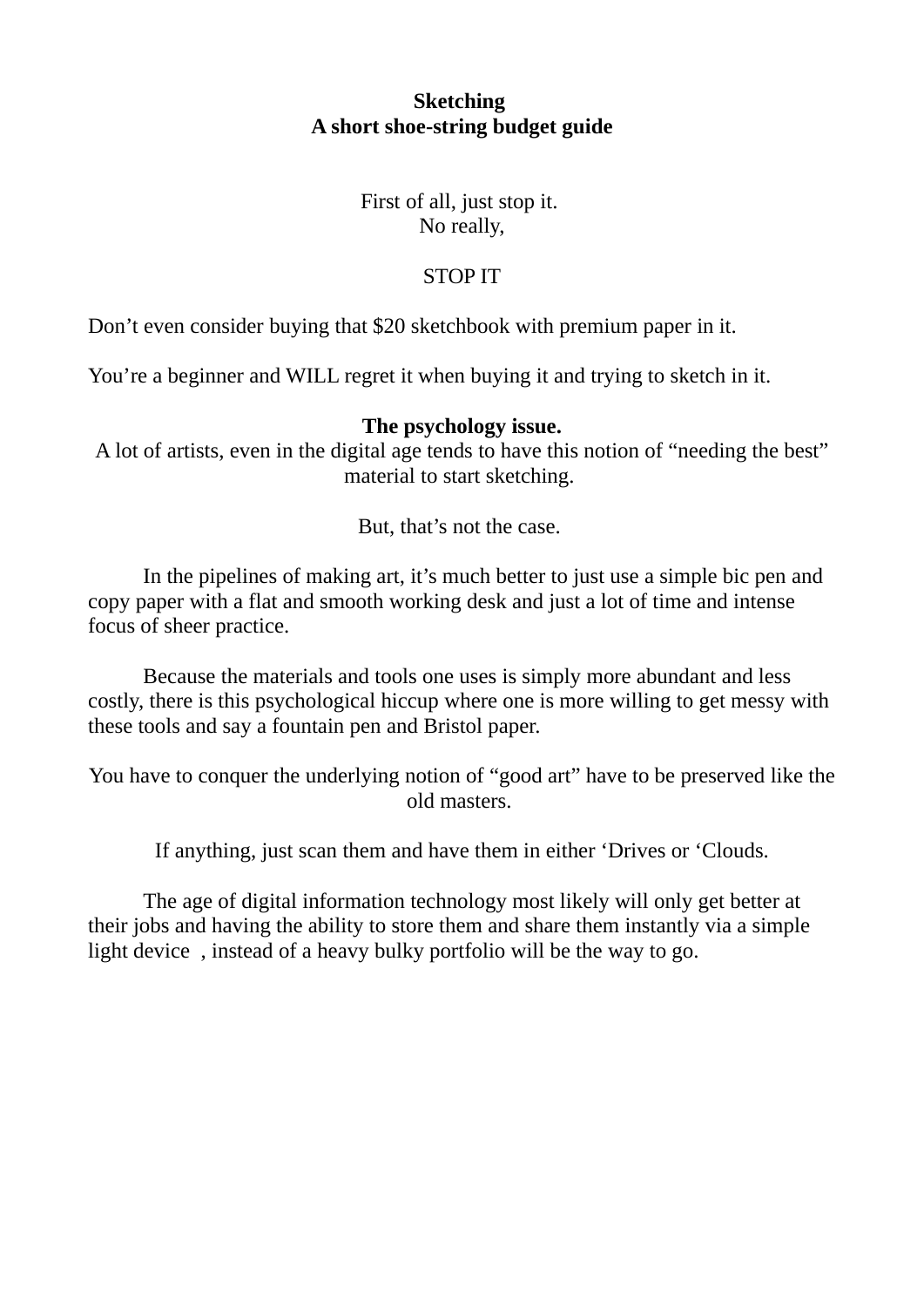## **Types of Materials to buy or acquire**



*Figure 1: these materials other than the brushpen is easy to get in the local dollarstore, just get them all in one swoop in a day. They don't have to be exact, but as long as the function is close enough they will give the muscle memory needed to sketch.* 

*Speed and Focus is the emphasis here.*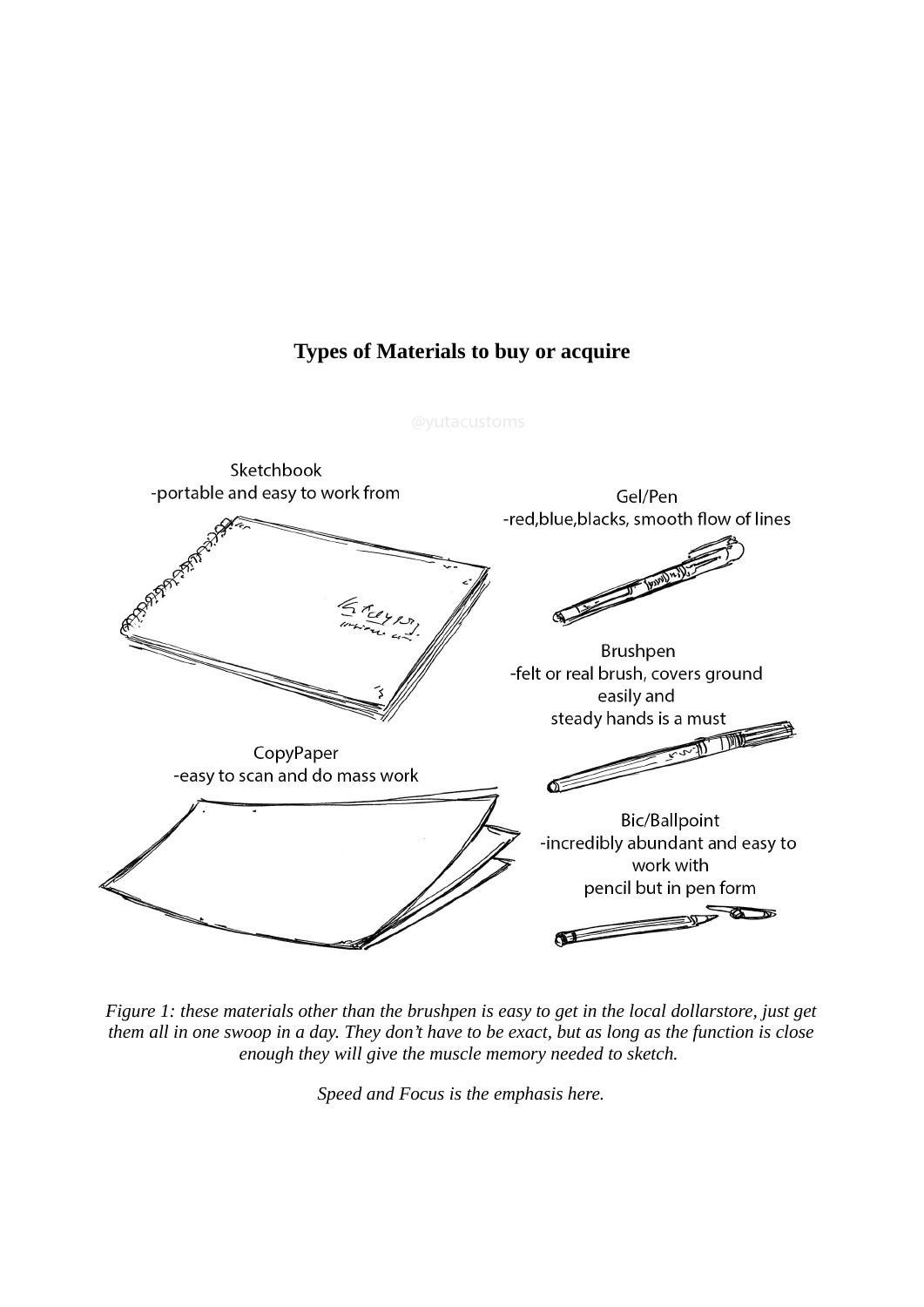### *Sketchbook*

ones you can find at the local dollarstore or discount stores, but personally, I tend to go for a smaller/medium sized "landscape" layout sketchbook from Daiso, under \$3 dollars but does the most practical and on the go. Best value for my tools to work on.

### *Pens*

Usually a felt-tip using non-alcohol based ink, sharpie recently have launched series of non-felt tip based pens and some of them works quite well.

#### *Brushpens*

I used to use various types of brushpens, but this one isn't "budjet", kind of a mid tier price item but have done so well in many places that it's a no-brainer for me to have it in my daily rotation.

A pentel pigment brushpen is ideal.

## *Red Gel/Ballpoint*

for underlays and just an alt color for sketching. Could be used as a base when scanned and can "ink" over it with a black pen on paper too.

When all else fails, a bic pen will do to.

## *Copy Paper*

sometimes a sketchbook is fine, but it's rather limited nature of being smaller for my case and having less pages. Having a large stack of copy paper allows a more disposable approach to sketching on a budget. Not to mention the scanning process for digital art stuff is easier too.

# *Imagination and Guts to keep drawing*

Maybe this is the only non-tangible thing that is a requirement. But, it's important to just keep practicing and drawing despite the lack of immediate results.

You might start noticing results an year later and it could be small. Most could take 10 years to get somewhere if starting from zero, but some can take a mere 5 years.

Get used to the process of just sketching bit by bit almost everyday.

# **The first few days of practice**

It can be exciting, or boring. But getting your first sketches or doodles on page is important. Since, you can fantasize about the potential of drawing given your clean slate.

But, it's only the first few days, think about the rest of the week, month, seasons, and years even.